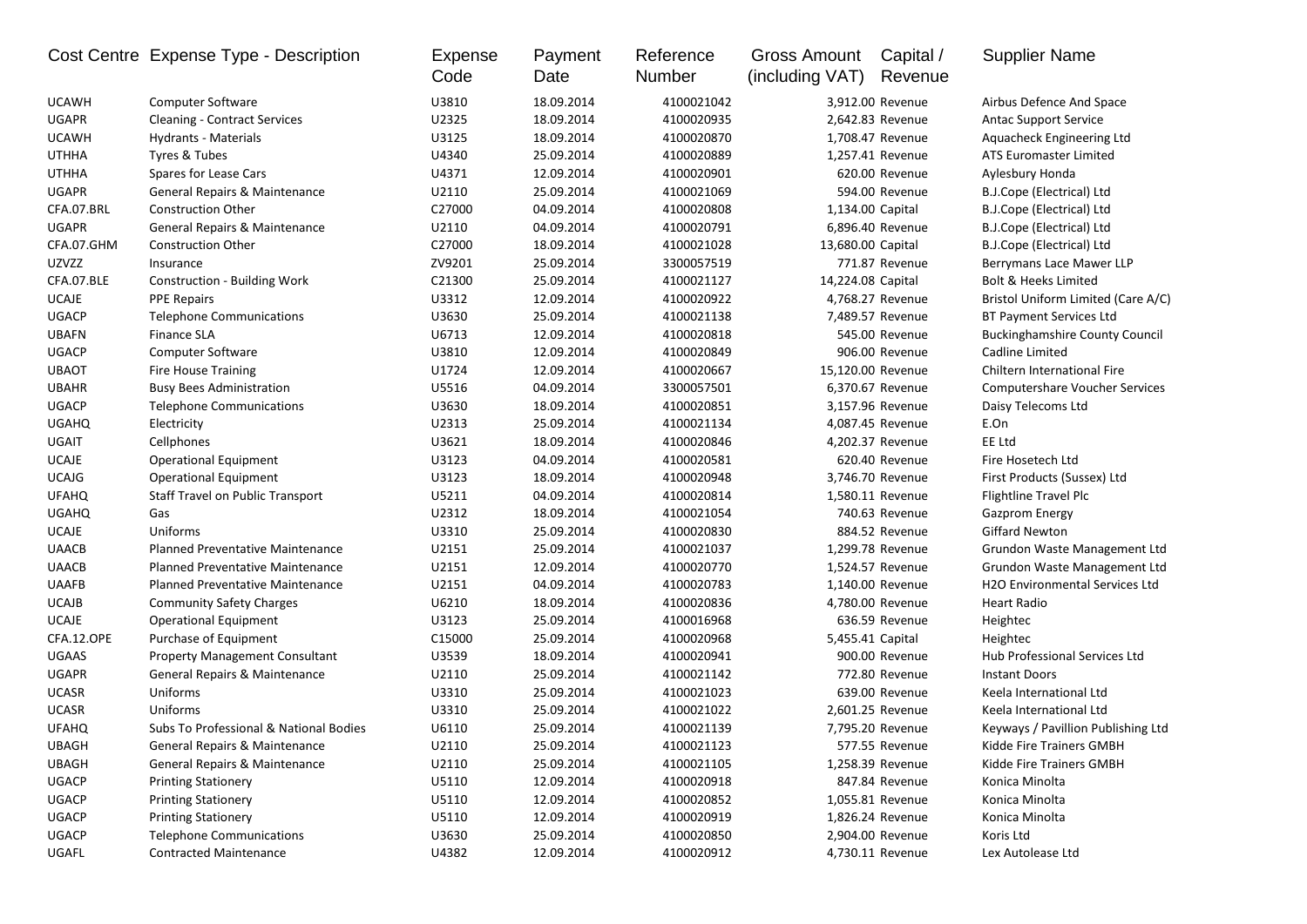|              | Cost Centre Expense Type - Description    | Expense<br>Code | Payment<br>Date | Reference<br>Number | <b>Gross Amount</b><br>(including VAT) | Capital /<br>Revenue | <b>Supplier Name</b>                |
|--------------|-------------------------------------------|-----------------|-----------------|---------------------|----------------------------------------|----------------------|-------------------------------------|
| <b>UCAJE</b> | <b>Operational Equipment</b>              | U3123           | 04.09.2014      | 4100020574          |                                        | 779.69 Revenue       | Lift Components Ltd                 |
| <b>UBAHR</b> | Subs To Professional & National Bodies    | U6110           | 18.09.2014      | 4100020891          |                                        | 652.80 Revenue       | <b>Local Government Association</b> |
| <b>UAAFC</b> | <b>Printing Stationery</b>                | U5110           | 18.09.2014      | 4100020779          |                                        | 615.51 Revenue       | Lyreco Uk Limited                   |
| <b>UFADC</b> | Legal Expenses                            | U6520           | 04.09.2014      | 4100020624          |                                        | 14,832.00 Revenue    | Marcus Pilgerstorfer                |
| <b>UGAFF</b> | Diesel Oil - Gas Oil                      | U4320           | 12.09.2014      | 4100020810          |                                        | 3,848.35 Revenue     | Merridale                           |
| <b>UCAJA</b> | <b>Other Expenses</b>                     | U6710           | 12.09.2014      | 4100020819          |                                        | 1,021.99 Revenue     | Microcopy Systems Ltd               |
| <b>UCABM</b> | <b>Community Safety Charges</b>           | U6210           | 25.09.2014      | 4100021136          |                                        | 792.00 Revenue       | Milton Keynes Council               |
| CFA.09.FIT   | Purchase of Computer Hardware             | C18000          | 25.09.2014      | 4100020946          |                                        | 816.30 Capital       | Misco                               |
| CFA.09.FIT   | Purchase of Computer Hardware             | C18000          | 25.09.2014      | 4100021109          |                                        | 887.94 Capital       | Misco                               |
| <b>UCAJE</b> | <b>Operational Equipment</b>              | U3123           | 12.09.2014      | 4100020784          |                                        | 507.00 Revenue       | MSA (Britain) Ltd                   |
| <b>UCAJE</b> | <b>Operational Equipment</b>              | U3123           | 12.09.2014      | 4100020764          |                                        | 819.60 Revenue       | Navson Ltd                          |
| <b>UGAPR</b> | General Repairs & Maintenance             | U2110           | 18.09.2014      | 4100020939          |                                        | 1,368.00 Revenue     | Oak Park Alarms Security Serv Ltd   |
| <b>UCAJB</b> | <b>Printing Stationery</b>                | U5110           | 04.09.2014      | 4100020757          |                                        | 820.70 Revenue       | Open Door Design (Leeds) Ltd.       |
| <b>UGAFF</b> | Diesel Oil - Gas Oil                      | U4320           | 18.09.2014      | 4100021015          |                                        | 1,159.70 Revenue     | Pace Fuelcare Ltd                   |
| <b>UGAFF</b> | Diesel Oil - Gas Oil                      | U4320           | 18.09.2014      | 4100021016          |                                        | 1,932.84 Revenue     | Pace Fuelcare Ltd                   |
| UGAFF        | Diesel Oil - Gas Oil                      | U4320           | 18.09.2014      | 4100021018          |                                        | 1,932.84 Revenue     | Pace Fuelcare Ltd                   |
| <b>UGAFF</b> | Diesel Oil - Gas Oil                      | U4320           | 18.09.2014      | 4100021019          |                                        | 1,932.84 Revenue     | Pace Fuelcare Ltd                   |
| <b>UGAFF</b> | Diesel Oil - Gas Oil                      | U4320           | 18.09.2014      | 4100021017          |                                        | 2,577.12 Revenue     | Pace Fuelcare Ltd                   |
| <b>UGAFF</b> | Diesel Oil - Gas Oil                      | U4320           | 18.09.2014      | 4100021020          |                                        | 5,669.66 Revenue     | Pace Fuelcare Ltd                   |
| <b>UGAFF</b> | Diesel Oil - Gas Oil                      | U4320           | 18.09.2014      | 4100021014          |                                        | 9,057.29 Revenue     | Pace Fuelcare Ltd                   |
| <b>UCAJE</b> | <b>Operational Equipment</b>              | U3123           | 25.09.2014      | 4100020834          |                                        | 1,679.52 Revenue     | Packexe Limited                     |
| UGAIT        | Pagers                                    | U3620           | 18.09.2014      | 4100021068          |                                        | 1,816.20 Revenue     | Pageone Communications Ltd          |
| <b>UGAPR</b> | General Repairs & Maintenance             | U2110           | 18.09.2014      | 4100020897          |                                        | 1,899.60 Revenue     | Pagnell Property Maintenance Ltd    |
| <b>UGAPR</b> | General Repairs & Maintenance             | U2110           | 18.09.2014      | 4100020896          |                                        | 3,204.00 Revenue     | Pagnell Property Maintenance Ltd    |
| <b>UGACP</b> | <b>Computer Hardware</b>                  | U3811           | 04.09.2014      | 4100020803          |                                        | 1,675.70 Revenue     | Panasonic Manufacturing UK Ltd      |
| <b>UBAHR</b> | <b>Occupational Health Nurse Sessions</b> | U1770           | 18.09.2014      | 4100020962          |                                        | 579.60 Revenue       | People Asset Management Ltd         |
| <b>UBAHR</b> | <b>Occupational Health Nurse Sessions</b> | U1770           | 18.09.2014      | 4100020963          |                                        | 3,786.20 Revenue     | People Asset Management Ltd         |
| <b>UGAMC</b> | Rents, wayleaves & Hire of Premises       | U2510           | 18.09.2014      | 4100020492          |                                        | 9,875.00 Revenue     | Phoenix Scanner Graphics Ltd        |
| <b>UTHHA</b> | Spares for Lease Cars                     | U4371           | 04.09.2014      | 4100020702          |                                        | 1,440.00 Revenue     | Pressfab Evo Ltd                    |
| <b>UCAJE</b> | <b>Operational Equipment</b>              | U3123           | 18.09.2014      | 4100020829          |                                        | 588.00 Revenue       | Rosenbauer UK Plc                   |
| CFA.12.OVE   | Purchase of Vehicles                      | C16000          | 18.09.2014      | 4100021002          | 271,200.00 Capital                     |                      | Rosenbauer UK Plc                   |
| <b>UGAHQ</b> | <b>General Postage</b>                    | U5130           | 25.09.2014      | 4100020790          |                                        | 768.64 Revenue       | Royal Mail Group Ltd                |
| <b>UAAFE</b> | Electricity                               | U2313           | 18.09.2014      | 4100020975          |                                        | 539.66 Revenue       | Scottish Hydro Elec (Was SSE)       |
| UGAMC        | Electricity                               | U2313           | 18.09.2014      | 4100020979          |                                        | 645.68 Revenue       | Scottish Hydro Elec (Was SSE)       |
| <b>UAACF</b> | Electricity                               | U2313           | 18.09.2014      | 4100020972          |                                        | 649.27 Revenue       | Scottish Hydro Elec (Was SSE)       |
| <b>UAACG</b> | Electricity                               | U2313           | 18.09.2014      | 4100020981          |                                        | 649.53 Revenue       | Scottish Hydro Elec (Was SSE)       |
| <b>UAAFC</b> | Electricity                               | U2313           | 18.09.2014      | 4100020982          |                                        | 798.82 Revenue       | Scottish Hydro Elec (Was SSE)       |
| <b>UAAEB</b> | Electricity                               | U2313           | 18.09.2014      | 4100020977          |                                        | 835.92 Revenue       | Scottish Hydro Elec (Was SSE)       |
| <b>UGAUS</b> | Electricity                               | U2313           | 18.09.2014      | 4100020984          |                                        | 1,191.33 Revenue     | Scottish Hydro Elec (Was SSE)       |
| <b>UGAMS</b> | Electricity                               | U2313           | 18.09.2014      | 4100020978          |                                        | 1,234.00 Revenue     | Scottish Hydro Elec (Was SSE)       |
| <b>UGAMC</b> | Electricity                               | U2313           | 18.09.2014      | 4100020980          |                                        | 2,185.77 Revenue     | Scottish Hydro Elec (Was SSE)       |
| <b>UBADR</b> | <b>Recruitment Expenses</b>               | U1718           | 18.09.2014      | 4100020908          |                                        | 954.00 Revenue       | SHL Group Ltd                       |
| UCAJE        | <b>Protective Clothing</b>                | U3311           | 25.09.2014      | 4100020861          |                                        | 1,500.42 Revenue     | Southcombe Bros Ltd                 |